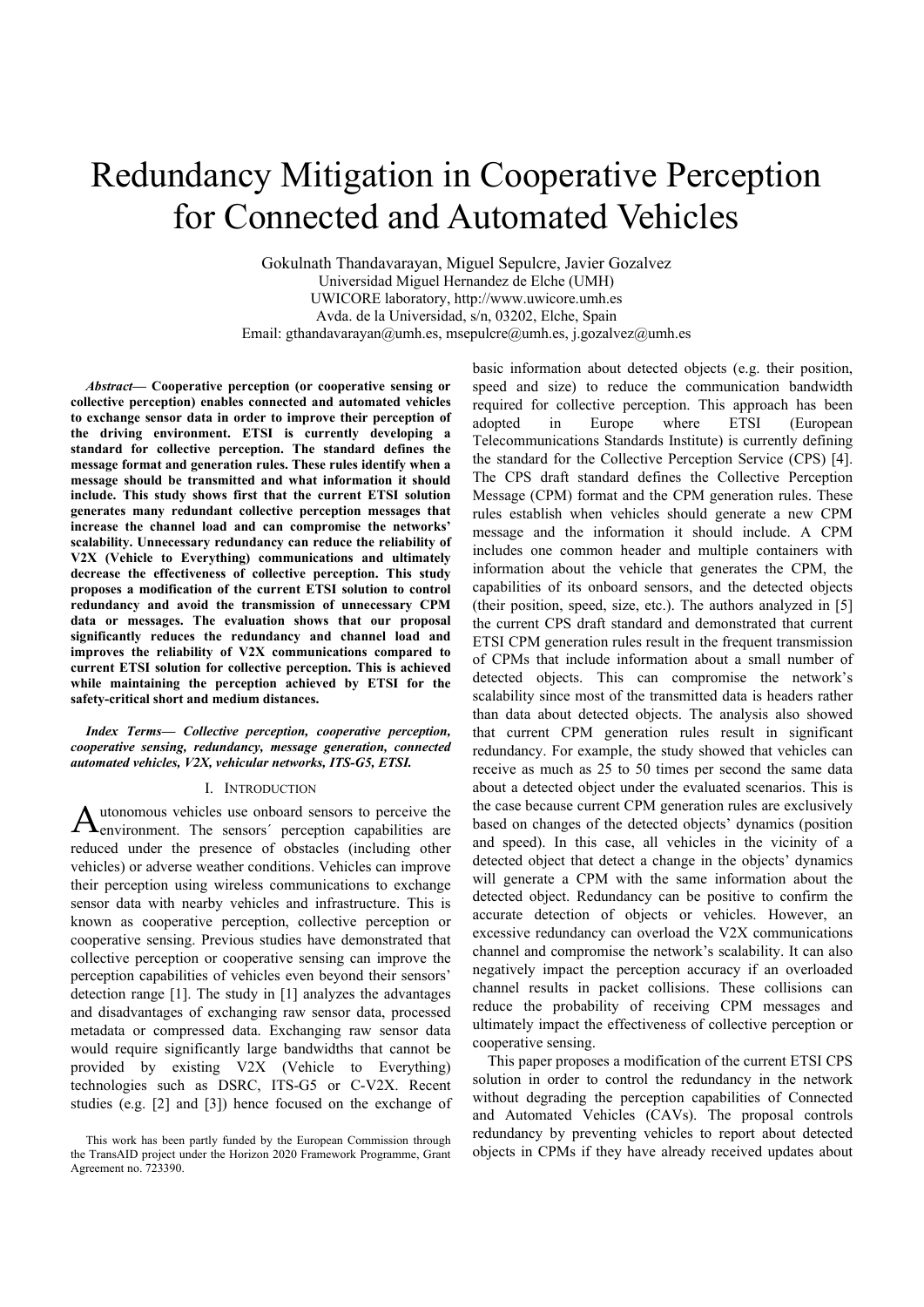the same object from other vehicles. Transmitting another CPM with the same detected object data will increase redundancy without a significant benefit to neighbor vehicles that have already received the same data from other vehicles. This proposal is aligned with the vision outlined in [6] where authors discuss the need to consider the value of the information about a detected object to decide whether it should be transmitted or not. This paper demonstrates that the proposed solution reduces significantly the redundancy in the network as well as the channel load and improves the V2X reliability. In addition, our proposal maintains the perception achieved with the current ETSI solution for short and medium distances (up to around 200m radius). These distances are critical for the safety of CAVs.

### II. COLLECTIVE PERCEPTION STANDARDIZATION

Current ETSI developments to specify the CPS service are described in the Technical Report in [4] and will serve as baseline for the specification of CPS in ETSI TS 103 324. The Technical Report describes the CPM format and the CPM generation rules. CPM messages include an ITS (Intelligent Transport Systems) PDU (Protocol Data Unit) header and 4 types of containers: Management Container, Station Data Container, Sensor Information Containers (SICs) and Perceived Object Containers (POCs). The ITS PDU header includes Data Elements like the protocol version, the message ID and the Station ID. The Management Container is mandatory and provides basic information about the transmitting vehicle (e.g. its position). The position information is used by the receiver to reference the detected objects. The Station Data Container is optional and includes additional information about the transmitting vehicle (e.g. its speed, heading, or acceleration). In addition, the CPM can include up to ten SICs to describe the capabilities of the sensors embedded in the transmitting vehicle. Finally, the POCs provide information about the detected objects (e.g. the distance between the detected object and the transmitting vehicle), the speed and dimensions of the object, and the time at which these measurements were done. A single CPM can include up to 255 POCs.

The CPM generation rules define when a vehicle should generate and transmit a CPM and the information to be included in the CPM. Current ETSI CPM generation rules [4] establish that a vehicle has to check every *T\_GenCpm* if a new CPM should be generated and transmitted. By default, *T\_GenCpm* is set equal to 100ms although it can be equal to any multiple of 100ms in the range between 100ms and 1000ms. For every *T\_GenCpm,* a vehicle should generate a new CPM if it has detected a new object, or if any of the following conditions are satisfied for any of the previously detected objects:

1. Its absolute position has changed by more than 4m since the last time its data was included in a CPM.

2. Its absolute speed has changed by more than 0.5m/s since the last time its data was included in a CPM.

3. The last time the detected object was included in a CPM was 1 (or more) seconds ago.

A vehicle includes in a new CPM all new detected objects and those objects that satisfy at least one of the previous conditions. The vehicle still generates a CPM every second even if none of the detected objects satisfy any of the previous conditions. The information about the onboard sensors is included in the CPM only once per second.

#### III. MOTIVATION

This section evaluates the current ETSI CPS solution to motivate our proposal. In particular, the section evaluates the level of redundancy generated by the current ETSI CPS proposal. To this aim, we consider a 5km long six-lane (three per direction) highway scenario<sup>1</sup> that we simulate using the road mobility simulator SUMO following the conditions reported in Table I. We consider two traffic densities following the V2X simulation guidelines in [7]. The speed of vehicles at each lane is configured using statistics from the PeMS database for a typical 3-lane US highway [8].

TABLE I. SCENARIO

| Traffic density | $60$ veh/km        | 120 veh/km        |
|-----------------|--------------------|-------------------|
| Speed per lane  | $140 \text{ km/h}$ | $70 \text{ km/h}$ |
|                 | $132 \text{ km/h}$ | $66 \text{ km/h}$ |
|                 | $118 \text{ km/h}$ | 59 km/h           |

V2X communications are simulated using the network simulator ns3 [9]. In our analysis, all vehicles communicate using ETSI's ITS-G5 standard (based on IEEE 802.11p) over the same channel. The propagation effects are modeled using the Winner+ B1 propagation model following [7]. The transmission power is set to 23dBm and the packet sensing threshold to -85dBm. All vehicles transmit using the 6Mbps data rate (i.e. they utilize QPSK modulation with ½ code rate). The ns3 simulator has been extended with a CPS component implemented by the authors. The component creates CPM messages based on the ETSI CPM message format [5]. CPM messages are generated following current ETSI´s solution (Section II) with *T\_GenCpm*=0.1s. Vehicles are configured with two forward sensors following [4] and [5]. The first sensor has a 65m range and a FoV (Field of View) of  $\pm 40^{\circ}$ . The second sensor has a 150m range and a  $\pm 5^{\circ}$  FoV. The object detected by two sensors are assumed to be fused.

ETSI CPM generation rules include information about a vehicle in a CPM every 200ms and 300ms for the low and high traffic density scenarios respectively. For example, vehicles move at speeds between 32.7m/s and 38.8m/s in the low traffic density scenario. Vehicles then need 0.11s to 0.13s to move 4m. *T\_GenCpm* is defined as a multiple of 100ms. Therefore, the information about a vehicle is included in a CPM every 200ms for low traffic densities. Similar calculations can be done for the high traffic density scenario. These calculations are important to select the adequate observation time window and correctly evaluate the performance and effectiveness of the collective perception service. We then consider observation time windows of 200ms and 300ms for the low and high traffic density scenarios, respectively. These values correspond to the time required by ETSI CPM generation rules for a vehicle to send an update about an object in a CPM for the two traffic densities.

<sup>&</sup>lt;sup>1</sup> Statistics are only collected for vehicles located in a 2km road segment around the middle of the scenario in order to avoid boundary effects.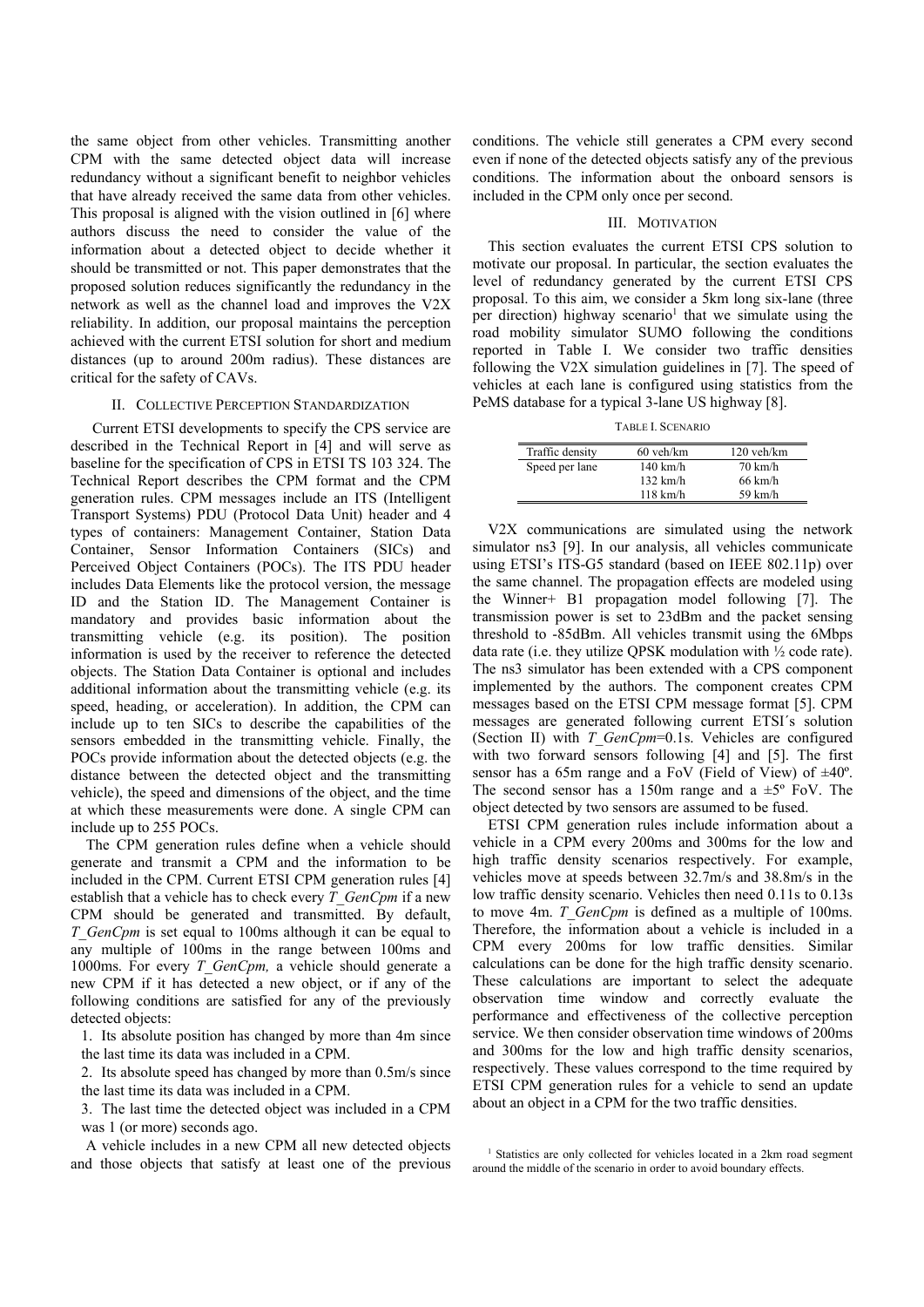Figure 1 plots the number of times a vehicle receives CPMs with data about the same object over the selected observation time windows. These CPMs come from different vehicles that detect the same object. The metric depicted in Figure 1 is referred to detected object redundancy. It is represented as a function of the distance between the detected object and the vehicle receiving the CPMs. Figure 1 highlights the redundancy levels resulting from current ETSI CPM generation rules. Rather than receiving a single object update per observation window, on average, vehicles receive more than 5 updates for low and more than 6 updates for high traffic densities respectively up to distances of around 200m. This results that the vehicles receive updates about objects more frequently than really necessary. This is illustrated in Figure 2 that plots the distance travelled by an object between two successive CPMs that include information about that object. Results are again plotted as a function of the distance between the object and the vehicle receiving the CPMs. This figure clearly shows that a vehicle receives updates about a detected object much more frequently than in fact intended by ETSI CPM generation rules. Figure 2 shows that on average a vehicle will receive an object update less than every 1.7m for low density and less than every 1.1m for high density up to distances of around 200m. This is in contrast to the 4m threshold established by the CPM generation rules to decide when an update should be transmitted. Sending frequent updates might be unnecessary from the perception point of view and can significantly increase the load on the communications channel. This can augment packet collisions and reduce the reliability of V2X communications which can ultimately decrease the perception capabilities of CAVs. We propose in the following section a modification of the current ETSI CPS to control the unnecessary detected object redundancy while minimizing the changes to the standards.





#### IV. PROPOSAL

The objective of our proposal is to reduce the redundancy in the transmission of CPMs without decreasing the perception capabilities of CAVs for short and medium distances since they are critical for their safety. Our proposal is executed before the original ETSI CPM generation rules to filter out the detected objects that have been recently transmitted by a nearby vehicle. To this aim, the proposed algorithm analyses every *T\_GenCpm* the change in the absolute position ( $\Delta P$  *R*) and speed  $(\Delta S \, R)$  of every detected object since the last time the object was received in a CPM from other vehicles. If Δ*P\_R*≤*P\_Threshold*m and ∆*S*≤ *S\_Threshold*m/s, the object will not be included in the CPM even if it complies with the original ETSI CPM generation rules' conditions, which are analyzed later. *P\_Threshold* and *S\_Threshold* threshold values must be equal or smaller than 4m and 0.5m/s respectively to reduce redundancy. The rationale for this proposal is that if a vehicle has recently received an update about the same object from other vehicles, there is no need for the vehicle to send another update about this object since neighbor vehicles will have already received the data from other vehicles. This reduces unnecessary redundancy. The pseudo-code of the proposed extension to the ETSI CPM generation rules is described in lines 1-5 of Algorithm I. Then, the algorithm follows the original ETSI CPM generation rules and computes for the remaining detected object the variation of absolute position  $(\Delta P)$ , the variation of speed  $(\Delta S)$  and the time elapsed  $(\Delta T)$  since the last time the detected object was included in a CPM. A new CPM is generated if at least one of the conditions specified in Section II is satisfied following the current ETSI CPM generation rules. If it is the case, the CPM should include the information about the detected objects that satisfy ∆*P*>4m or ∆*S*>0.5m/s or ∆*T>*1s and that were not omitted by our proposed redundancy reduction mechanism. The pseudo-code for this process is reported in lines 6-11 of Algorithm I.

| ALGORITHM I.                                                                             |
|------------------------------------------------------------------------------------------|
| Input: Detected Objects                                                                  |
| Output: Objects (if any) to include in CPM                                               |
| Execution: Every T GenCpm                                                                |
| 1. For every detected object do                                                          |
| 2.<br>Calculate $\Delta P$ R and $\Delta S$ R since last time received in a CPM          |
| 3.<br>If $\Delta P$ $R \leq P$ Threshold && $\Delta S$ $R \leq S$ Threshold then         |
| 4.<br>Continue                                                                           |
| 5.<br>Else                                                                               |
| 6.<br>Calculate $\Delta P$ , $\Delta S$ and $\Delta T$ since last time included in a CPM |
| 7.<br>If $\Delta P > 4m$    $\Delta S > 0.5m/s$    $\Delta T > 1s$ then                  |
| 8.<br>Include object in current CPM                                                      |
| 9.<br>End if                                                                             |
| 10.<br>End If                                                                            |
| 11. End For                                                                              |

#### V. EVALUATION

Our proposal is analyzed using the simulation set-up and conditions described in Section III. The proposed algorithm is implemented considering two threshold configurations: (*P\_Threshold*=1m, *S\_Threshold*=0.5m/s) and (*P\_Threshold*=4m, *S\_Threshold*=0.5m/s). These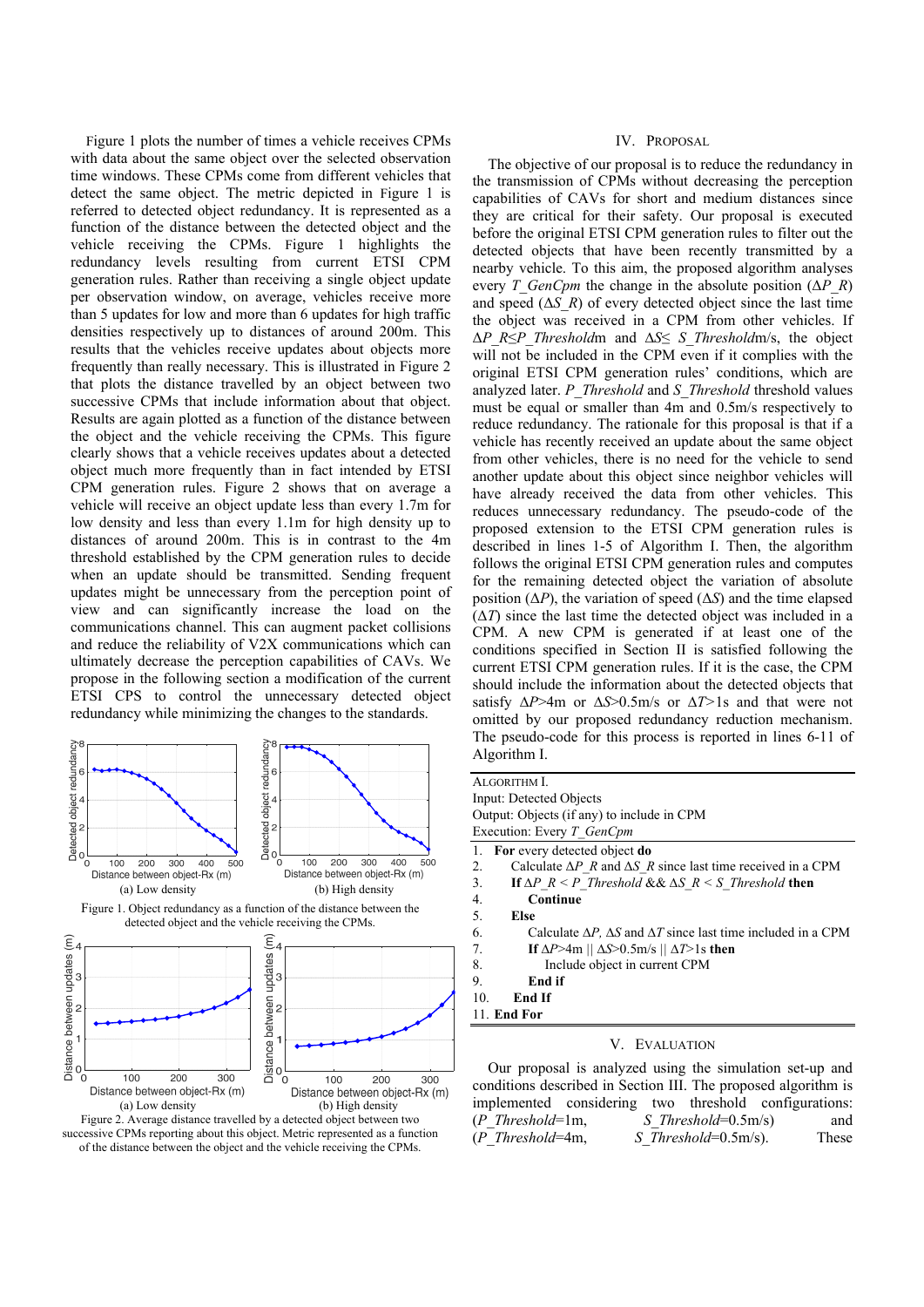

configurations are referred to as proposal-1m and proposal-4m in this evaluation.

Figure 3 compares the PDF of the number of objects included in each CPM with the current ETSI generation rules and our proposal. Figure 3 shows that our proposal reduces the number of detected objects included per CPM under low and high traffic densities and for both configurations. The largest reductions are obtained with the proposal-4m configuration. Figure 3 also shows that our proposal reduces the number of objects included per CPM when augmenting the traffic density. This is because when the density increases there are many vehicles that transmit the same redundant data with the ETSI CPM generation rules. Our proposal reduces the redundancy and has then a higher impact when the traffic density increases. This is very interesting since higher densities can compromise the networks' scalability.

Our proposal also reduces the number of CPMs transmitted per second. This is visible in Figure 4 that compares the PDF of the number of CPMs generated per vehicle per second with the ETSI CPM generation rules and our proposal. The proposal-4m configuration achieves again the higher reduction levels. These results clearly show that our proposal generates less CPMs per second with smaller size than the current ETSI CPM generation rules. This reduces the channel load as illustrated in Table II. The channel load is estimated in terms of the average CBR (Channel Busy Ratio). The CBR is defined as the percentage of time that the channel is sensed as busy. Table II shows that our proposal significantly reduces the channel load as a consequence of the trends depicted in Figure 3 and Figure 4. In particular, the proposal-1m configuration reduces the CBR by 17%-26% and the proposal-4m configuration by 58%-68% when compared to the current ETSI solution. As expected, Table II shows that the CBR increases with the traffic density. However, lower increases are observed with our proposal following the trends observed in Figure 3 and Figure 4. This shows that the proposed algorithm can better cope with increases in the network load. Reducing the CBR and channel load reduces the packet

| TABLE II. AVERAGE CBR (CHANNEL BUSY RATIO)       |                        |                  |  |
|--------------------------------------------------|------------------------|------------------|--|
| Policy                                           | <b>Traffic density</b> | <b>CBR</b>       |  |
| <b>ETSI</b>                                      | Low                    | $19.2\%$         |  |
|                                                  | High                   | 31.8%            |  |
| Proposal-1m                                      | Low                    | 15.9%            |  |
|                                                  | High                   | 23.4 %           |  |
| Proposal-4m                                      | Low                    | 8.1%             |  |
|                                                  | High                   | $10.1\%$         |  |
| TABLE III. DISTANCE (METERS) WITH $PDR \geq 0.9$ |                        |                  |  |
|                                                  |                        |                  |  |
| Policy                                           | <b>Traffic density</b> | PDR              |  |
|                                                  | Low                    | 181m             |  |
| <b>ETSI</b>                                      | High                   | 112m             |  |
|                                                  | Low                    | 200 <sub>m</sub> |  |
| Proposal-1m                                      | High                   | 160m             |  |
| Proposal-4m                                      | Low                    | 250m             |  |

collisions and improves the PDR (Packet Delivery Ratio). This is actually shown in Table III that reports the distance up to which a PDR equal or higher than 0.9 is guaranteed<sup>2</sup>. Table III shows that our proposal increases this distance compared to the current ETSI solution. In particular, the proposal-1m configuration increases it by 10% and 42% in low and high traffic densities, and the proposal-4m configuration by 38% and 108% respectively. These results demonstrate that our proposal increases the reliability of V2X communications.

Figure 5 shows the effectiveness of our proposal to reduce the redundancy introduced by current ETSI's CPS solution. The figure depicts the object redundancy as a function of the distance between the object and the vehicle receiving the update or CPM. This metric represents the number of times a vehicle receives CPMs with an update about the same object over the observation time window. The object redundancy decreases with the distance due to the propagation effects that reduces the PDR. Figure 5 shows that our proposal effectively reduces the number of object updates compared to ETSI´s solution in order to control the channel load. This reduction is achieved without sacrificing the perception performance for short and medium distances that are critical for the safety of CAVs. This is illustrated in Figure 6 that compares the perception achieved with the current ETSI CPM generation rules and our proposal. The perception is estimated with the object perception ratio that is defined as the probability to detect an object (i.e. a vehicle in this study) within the observation time window. We consider that a vehicle successfully detects an object if it receives at least one CPM with information about that object during the observation time window. Figure 6 also shows the perception achieved with an autonomous vehicle that only uses its sensors and does not implement V2X communications. In this case, we consider that a vehicle successfully detects an object if the sensors detect the object during the same time window. Figure 6 plots the average object perception ratio as a function of the distance between the detected object and the vehicle receiving the CPMs. Figure 6 shows that relying exclusively on the onboard sensors results in a very low perception performance.

<sup>2</sup> This distance is considered a V2X performance reference by some standardization organizations such as the 3GPP [7].